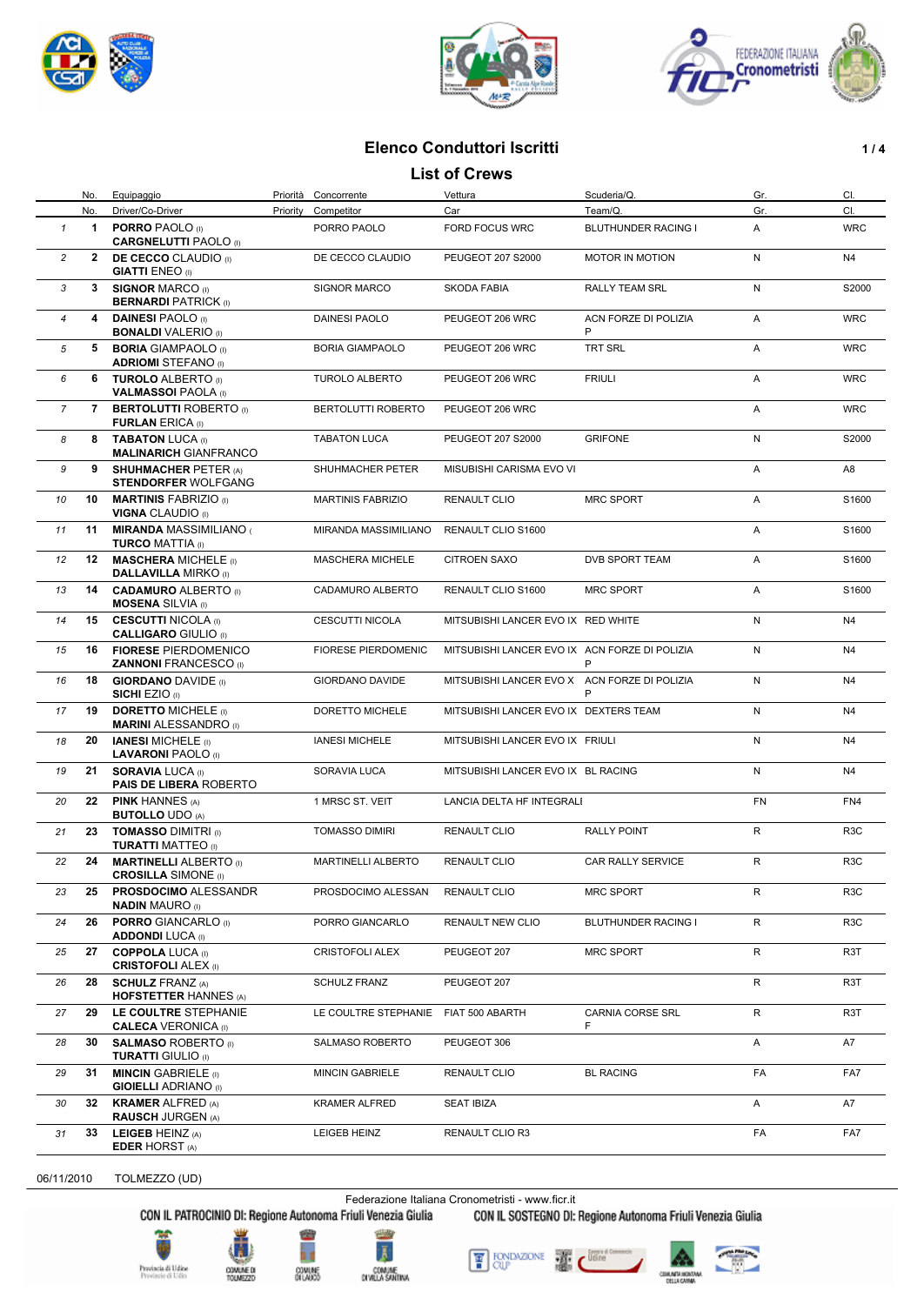





# **Elenco Conduttori Iscritti 2 / 4**

### **List of Crews**

|    | No. | Equipaggio                                                     |          | Priorità Concorrente      | Vettura                      | Scuderia/Q.                 | Gr. | CI.              |
|----|-----|----------------------------------------------------------------|----------|---------------------------|------------------------------|-----------------------------|-----|------------------|
|    | No. | Driver/Co-Driver                                               | Priority | Competitor                | Car                          | Team/Q.                     | Gr. | CI.              |
| 32 | 34  | <b>PATERNII ANTONINO</b> (i)<br><b>MINOZZI FLAVIO</b> (I)      |          | PATERNII ANTONINO         | <b>SEAT IBIZA</b>            | SPILIMBERGO CORSE           | A   | A7               |
| 33 | 35  | <b>BORIA ENNIO (I)</b><br><b>BORIA FEDERICO</b> (I)            |          | <b>BORIA ENNIO</b>        | <b>RENAULT CLIO WILLIAMS</b> |                             | FA  | FA7              |
| 34 | 36  | <b>BRAVI FILIPPO (I)</b><br><b>BERTOLDI</b> ENRICO (I)         |          | <b>BRAVI FILIPPO</b>      | RENAULT CLIO WILLIAMS        | SPORT JOY                   | FA  | FA7              |
| 35 | 37  | <b>NOSELLA FABIO (I)</b><br><b>ALTOE' MIRKO</b> (I)            |          | <b>NOSELLA FABIO</b>      | RENAULT CLIO WILLIAMS        | <b>VIMOTORSPORT</b>         | FA  | FA7              |
| 36 | 38  | <b>SCOPEL ROBERTO</b> (i)<br><b>DE MARCO ALICE (I)</b>         |          | SCOPEL ROBERTO            | <b>RENAULT CLIO WILLIAMS</b> | <b>HAWK RACING CLUB SRL</b> | FA  | FA7              |
| 37 | 39  | <b>ALZETTA MARCO (I)</b><br><b>CORONA GIOVANNI</b> (I)         |          | ALZETTA MARCO             | <b>RENAULT CLIO WILLIAMS</b> | <b>CARNIA CORSE SRL</b>     | FA  | FA7              |
| 38 | 40  | <b>ACCO LINO</b> (I)<br><b>NARDUZZI EVA (I)</b>                |          | ACCO LINO                 | RENAULT CLIO WILLIAMS        | <b>MIRANO RALLY</b>         | FA  | FA7              |
| 39 | 41  | <b>CROZZOLI MARCO (I)</b><br><b>DEL FRARI</b> ALAN (I)         |          | CROZZOLI MARCO            | OPEL ASTRA                   | ACN FORZE DI POLIZIA<br>P   | FA  | FA7              |
| 40 |     | 42 SUSANI MANUEL (I)<br><b>GUION FEDERICO</b> (i)              |          | <b>SUSANI MANUEL</b>      | RENAULT CLIO WILLIAMS        | SPORT JOY                   | FA  | FA7              |
| 41 | 43  | <b>DE SABBATA MATTEO</b> (i)<br><b>ROSSETTO MARIKA</b> (I)     |          | DE SABBATA MATTEO         | RENAULT CLIO WILLIAMS        | MOTOR IN MOTION             | FA  | FA7              |
| 42 | 44  | <b>SALVADOR ANDREA</b> (I)<br><b>BUDOIA ANDREA</b> (I)         |          | SALVADOR ANDREA           | RENAULT CLIO                 | <b>SCUDERIA PREALPI</b>     | FA  | FA7              |
| 43 | 45  | <b>ZANNIER MARCO (I)</b><br><b>BUDOIA ANDREA</b> (I)           |          | <b>ZANNIER MARCO</b>      | <b>RENAULT CLIO</b>          | <b>CAR RALLY SERVICE</b>    | FA  | FA7              |
| 44 | 46  | <b>ERLACHER CHRISTIAN (A)</b><br><b>APPELTAUER PAMELA (A)</b>  |          | ERLACHER CHRISTIAN        | FORD ESCORT RS               |                             | FA  | FA7              |
| 45 | 47  | <b>PANATO TIZIANO</b> (I)<br><b>GUGOLE LIA</b> (I)             |          | PANATO TIZIANO            | RENAULT CLIO WILLIAMS        |                             | FA  | FA7              |
| 46 | 48  | <b>COLLINASSI ROBERTO</b> (I)<br><b>DALLA PIETRA FABIO</b> (I) |          | <b>COLLINASSI ROBERTO</b> | <b>RENAULT CLIO</b>          | E.R. MOTORSPORT             | FA  | FA7              |
| 47 | 49  | <b>SANSONETTO GUIDO (I)</b><br><b>BARS LORIS</b> (I)           |          | SANSONETTO GUIDO          | <b>CITROEN C2</b>            | <b>MIRANO RALLY</b>         | R   | R <sub>2</sub> B |
| 48 | 50  | <b>TERPIN LUIGI (i)</b><br><b>DRIOLI PAOLO</b> (I)             |          | <b>TERPIN LUIGI</b>       | CITROEN C2                   | <b>GORIZIA CORSE</b>        | R   | R <sub>2</sub> B |
| 49 | 51  | <b>MARCHIOL MARCO (I)</b><br><b>SOLDA' GIUSEPPE (I)</b>        |          | <b>MARCHIOL MARCO</b>     | RENAULT CLIO RS LIGHT        | <b>FRIULI</b>               | N   | N <sub>3</sub>   |
| 50 | 52  | <b>MOLINARI</b> CRISTIAN (I)<br><b>MENEANO RAFFAELE</b> (i)    |          | <b>MOLINARI CRISTIAN</b>  | RENAULT CLIO RS LIGHT        | CARNIA CORSE SRL            | N   | N3               |
| 51 | 53  | <b>CRAIGHERO ALAN (I)</b><br><b>DI BERT</b> ALESSANDRO (I)     |          | <b>CRAIGHERO ALAN</b>     | <b>RENAULT CLIO RS</b>       |                             | N   | N <sub>3</sub>   |
| 52 | 54  | <b>BELTRAMINI DIEGO</b> (I)<br><b>GOTTI</b> CLAUDIO (I)        |          | <b>BELTRAMINI DIEGO</b>   | <b>RENAULT CLIO RS</b>       |                             | N   | N <sub>3</sub>   |
| 53 | 55  | <b>MOLINARI DENIS (I)</b><br><b>DONEDDU STEFANO (I)</b>        |          | <b>MOLINARI DENIS</b>     | <b>RENAULT CLIO RS</b>       | <b>CARNIA CORSE SRL</b>     | N   | N3               |
| 54 | 56  | <b>MATIZ ANTONELLO</b> (I)<br><b>JASKA MARTIN (I)</b>          |          | MATIZ ANTONELLO           | SUBARU IMPREZA DIESEL        | CARNIA CORSE SRL            | N   | N3               |
| 55 | 57  | <b>PAPST HEIMO (A)</b><br><b>KUESS ANDREAS (A)</b>             |          | PAPST HEIMO               | RENAULT CLIO RS              |                             | N   | N <sub>3</sub>   |
| 56 | 58  | <b>BIGOT ALBERTO</b> (I)<br><b>DI GIUSTO ANDREA (I)</b>        |          | <b>BIGOT ALBERTO</b>      | RENAULT CLIO LIGHT           |                             | N   | N <sub>3</sub>   |
| 57 | 59  | <b>COLONNELLO ROBERTO (</b><br><b>PRIZZON ANDREA (I)</b>       |          | <b>TERPIN LUIGI</b>       | RENAULT CLIO RS              | CAR RALLY SERVICE           | N   | N <sub>3</sub>   |
| 58 | 70  | <b>FRANDOLI NICOLA (I)</b><br><b>GRASSI ALBERTO</b> (I)        |          | FRANDOLI NICOLA           | RENAULT CLIO RS              | <b>GORIZIA CORSE</b>        | N   | N3               |
| 59 | 71  | <b>DEMUTH KLAUS (A)</b><br><b>JABORNIG KURT (A)</b>            |          | <b>GLANLALE MOTORSPOR</b> | <b>SEAT IBIZA</b>            |                             | N   | N <sub>3</sub>   |
| 60 | 72  | <b>PELLONI JOSEF</b> (i)<br><b>MONTIGLIO ELISABETTA</b> (I)    |          | PELLONI JOSEF             | <b>RENAULT CLIO</b>          | <b>GORIZIA CORSE</b>        | N   | N3               |
| 61 | 73  | LEIGEB CHRISTOPH (A)<br><b>NORTENBERGER SABRINA</b>            |          | LEIGEB CHRISTOPH          | FORD FIESTA ST               |                             | N   | N <sub>3</sub>   |
| 62 | 74  | <b>FONTANA KYD (I)</b><br><b>ANDRIOLO ALEX (I)</b>             |          | FONTANA KYD               | RENAULT CLIO RS LIGHT        | HAWK RACING CLUB SRL        | N   | N <sub>3</sub>   |

06/11/2010 TOLMEZZO (UD)

Federazione Italiana Cronometristi - www.ficr.it<br>CON IL PATROCINIO DI: Regione Autonoma Friuli Venezia Giulia CON IL SOSTEGNO DI: Regione Autonoma Friuli Venezia Giulia





COMUME D<br>TOUMEZZE







4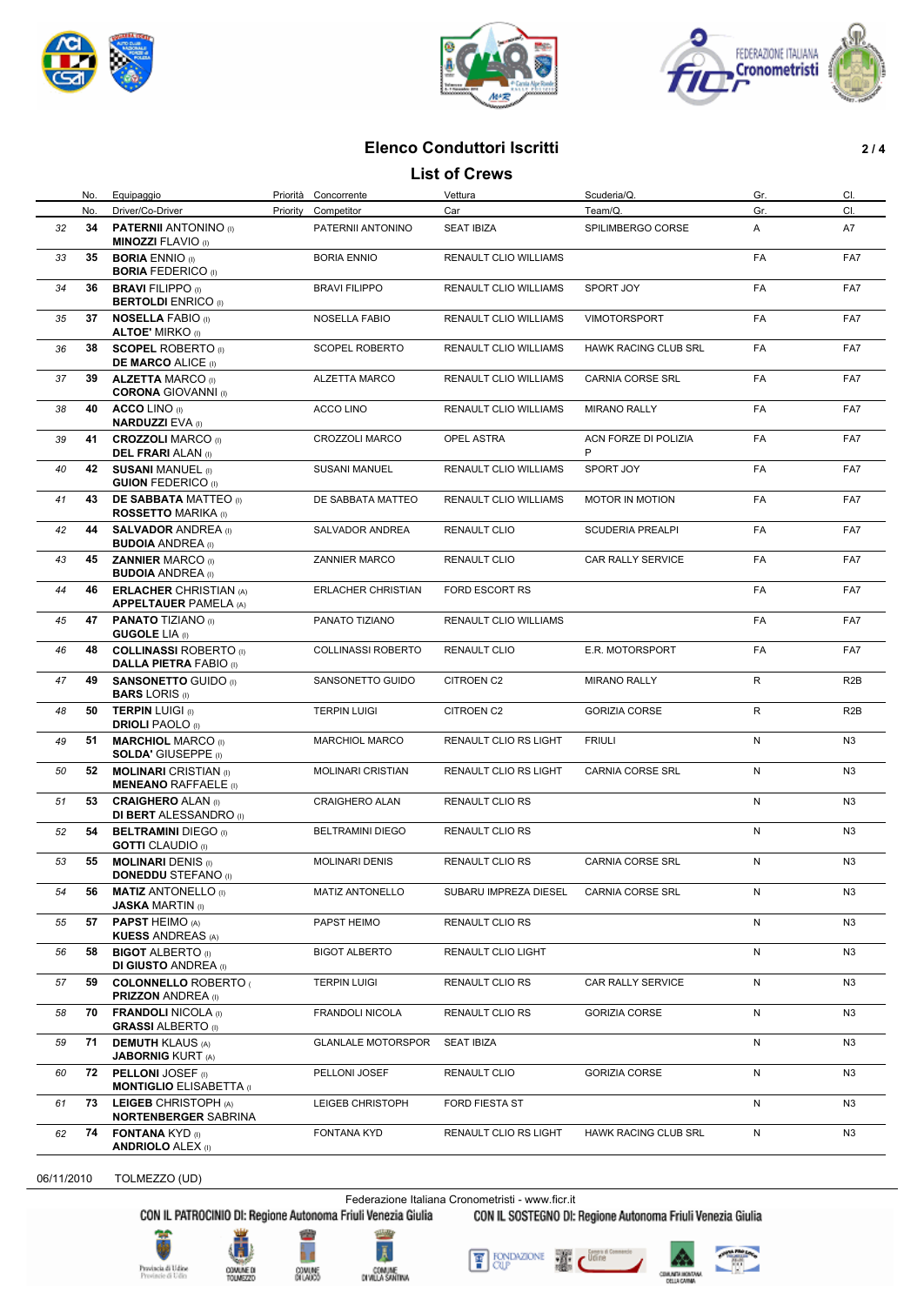





# **Elenco Conduttori Iscritti 3 / 4**

#### **List of Crews**

|    | No.<br>No. | Equipaggio<br>Driver/Co-Driver                               | Priority | Priorità Concorrente<br>Competitor | Vettura<br>Car               | Scuderia/Q.<br>Team/Q.    | Gr.<br>Gr. | CI.<br>CI.      |
|----|------------|--------------------------------------------------------------|----------|------------------------------------|------------------------------|---------------------------|------------|-----------------|
| 63 | 75         | <b>MATTIUZ ALFIO</b> (I)<br><b>DA LOZZO ANGELO (I)</b>       |          | MATTIUZ ALFIO                      | <b>RENAULT CLIO WILLIAMS</b> | <b>MARCA RALLY CLUB</b>   | FN         | FN <sub>3</sub> |
| 64 | 76         | <b>DUCA MATTEO</b> (i)<br><b>TULLIO GIORGIA (I)</b>          |          | <b>DUCA MATTEO</b>                 | RENAULT CLIO WILLIAMS        | SPORT JOY                 | <b>FN</b>  | FN <sub>3</sub> |
| 65 | 77         | <b>NAIBO MARCO (I)</b><br><b>ROMANO ANDREA</b> (I)           |          | <b>NAIBO MARCO</b>                 | RENAULT CLIO WILLIAMS        |                           | <b>FN</b>  | FN <sub>3</sub> |
| 66 | 78         | <b>MAIERON MICHELE (I)</b><br><b>PITTINO CLIO (I)</b>        |          | <b>MAIERON MICHELE</b>             | FIAT UNO TURBO IE            | CARNIA CORSE SRL          | FN         | FN <sub>3</sub> |
| 67 | 79         | <b>PASCHINI LUCA</b> (I)<br><b>GRESSANI MATTEO</b> (I)       |          | PASCHINI LUCA                      | FIAT UNO TURBO               |                           | FN         | FN <sub>3</sub> |
| 68 | 80         | <b>REPUTIN STEFANO</b> (I)<br><b>ARTICO KATIA (I)</b>        |          | REPUTIN STEFANO                    | RENAULT CLIO                 | <b>MRC SPORT</b>          | <b>FN</b>  | FN <sub>3</sub> |
| 69 | 81         | <b>CORSO GIANANTONIO (I)</b><br><b>TAVERNA MAURO (I)</b>     |          | <b>CORSO GIANANTONIO</b>           | FIAT UNO TURBO IE            | ANTARES MOTORSPORT        | FN         | FN <sub>3</sub> |
| 70 | 82         | <b>BUSATTO STEFANO</b> (I)<br><b>VIANELLO PAOLO</b> (I)      |          | <b>BUSATTO STEFANO</b>             | <b>CITROEN SAXO KIT</b>      | <b>BLACK DEVILS R.T.</b>  | A          | A6              |
| 71 | 83         | <b>CORTESE DIMITRI</b> (i)<br><b>VANINO NICOLA (I)</b>       |          | <b>CORTESE DIMIRI</b>              | PEUGEOT 106                  | CARNIA CORSE SRL          | A          | A6              |
| 72 | 84         | <b>GIAQUINTO GIOVANNI</b> (I)<br><b>CERLINI</b> CRISTIAN (I) |          | <b>GIAQUINTO GIOVANNI</b>          | CITROEN C2                   | ACN FORZE DI POLIZIA<br>P | Α          | A6              |
| 73 | 85         | <b>TONIUTTI MARCO (I)</b><br><b>ZANIER LUCA (I)</b>          |          | <b>TONIUTTI MARCO</b>              | PEUGEOT 106                  |                           | A          | A6              |
| 74 | 86         | <b>DE NARDO MARCO</b> (I)<br><b>DE LUCA MATTIA (I)</b>       |          | DE NARDO MARCO (I)                 | PEUGEOT 106 XSI              | <b>BL RACING</b>          | FA         | FA <sub>5</sub> |
| 75 | 87         | <b>PESSOT FABIO (I)</b><br><b>MOZ STEFANIA</b> (I)           |          | PESSOT FABIO                       | ROVER MG RZ                  | <b>VIMOTORSPORT</b>       | Α          | A5              |
| 76 | 88         | <b>BRUSEGHIN THOMAS</b> (I)<br><b>STEFANUTTO MICHAEL (I)</b> |          | STEFANUTTO MICHAEL                 | PEUGEOT 205 RALLYE           |                           | FA         | FA <sub>5</sub> |
| 77 | 89         | <b>DE VECCHI ERNESTO</b> (I)<br><b>BERTATO DINO</b> (I)      |          | DE VECCHI ERNESTO                  | PEUGEOT 106 RALLYE           | <b>BL RACING</b>          | FA         | FA <sub>5</sub> |
| 78 | 90         | <b>LORENZON JOHNNY</b> (I)<br><b>GUARINO EMILIA (I)</b>      |          | LORENZON JOHNNY                    | PEUGEOT 205 RALLY            | SPILIMBERGO CORSE         | FA         | FA <sub>5</sub> |
| 79 | 92         | <b>PILAT ROBERTO</b> (i)<br><b>SIGNOROTTO FULVIO</b> (I)     |          | PILAT ROBERTO                      | PEUGEOT 205 RALLYE           | <b>MARCA RALLY CLUB</b>   | FA         | FA <sub>5</sub> |
| 80 | 93         | <b>CAMPEIS ALEX DANIELE</b> (I)<br><b>TOFFOLI MAURO</b> (I)  |          | CAMPEIS ALEX DANIELE               | PEUGEOT 106                  | CAR RALLY SERVICE         | FA         | FA <sub>5</sub> |
| 81 | 94         | <b>VENICA DANIELE</b> (i)<br><b>DE CORTI ENRICO</b> (I)      |          | DE CORTI ENRICO                    | PEUGEOT 205 RALLYE           |                           | FA         | FA <sub>5</sub> |
| 82 | 95         | <b>FANTON MARCO (I)</b><br><b>CONTADO ILEANA (I)</b>         |          | <b>FANTON MARCO</b>                | PEUGEOT 106                  | G.S. PROMOTION            | FA         | FA <sub>5</sub> |
| 83 | 96         | <b>FRANCHI MASSIMILIANO</b> (I)<br><b>FRANCHI</b> SIMONE (I) |          | FRANCHI MASSIMILIANO               | PEUGEOT 205 RALLYE           | MODENA CORSE              | FA         | FA <sub>5</sub> |
| 84 | 97         | <b>TONIN LUCIO (I)</b><br><b>BOGO LORENZO (I)</b>            |          | <b>TONIN LUCIO</b>                 | PEUGEOT 106 RALLYE           | <b>VIMOTORSPORT</b>       | FA         | FA <sub>5</sub> |
| 85 | 98         | <b>PIANCA GIOVANNI</b> (I)<br><b>BAZZI MONICA (I)</b>        |          | PIANCA GIOVANNI                    | PEUGEOT 106 RALLYE           | <b>MARCA RALLY CLUB</b>   | N          | N <sub>2</sub>  |
| 86 | 99         | <b>BUCCINO MICHELE</b> (i)<br><b>CODROMAZ FRANCO (I)</b>     |          | <b>BUCCINO MICHELE</b>             | PEUGEOT 106 RALLYE           | <b>VIMOTORSPORT</b>       | N          | N <sub>2</sub>  |
| 87 | 100        | <b>MARCHIOL GIANNI</b> (I)<br><b>GOI DEBORA</b> (I)          |          | <b>MARCHIOL GIANNI</b>             | <b>HONDA CIVIC EK4</b>       | <b>FRIULI</b>             | N          | N <sub>2</sub>  |
| 88 | 101        | <b>BERTOLUTTI GIUSEPPE (I)</b><br><b>'EL DANDI'</b> (I)      |          | <b>BERTOLUTTI GIUSEPPE</b>         | PEUGEOT 106                  | SPORT JOY                 | N          | N <sub>2</sub>  |
| 89 | 102        | <b>RONCHI</b> CRISTIAN (I)<br><b>SANSON MANUEL (I)</b>       |          | RONCHI CRISTIAN                    | PEUGEOT 106 16V              | <b>RED WHITE</b>          | N          | N2              |
| 90 | 103        | <b>COLJA FABRIZIO</b> (I)<br><b>BENOSSI LUCA (I)</b>         |          | COLJA FABRIZIO                     | PEUGEOT 106 GTI              | <b>FRIULI</b>             | N          | N2              |
| 91 | 104        | <b>CUSSIGH PAOLO (I)</b><br><b>SAPIENZA LUCIANO (I)</b>      |          | <b>CUSSIGH PAOLO</b>               | CITROEN SAXO                 | <b>FRIULI</b>             | N          | N <sub>2</sub>  |
| 92 | 105        | <b>CANNONE FRANCESCO</b> (I)<br><b>SPINELLO MATTEO (I)</b>   |          | CANNONE FRANCESCO                  | PEUGEOT 106                  |                           | N          | N <sub>2</sub>  |
| 93 | 106        | <b>SUSANI LUCA (I)</b><br><b>QUARINA DENNY (I)</b>           |          | SUSANI LUCA (I)                    | PEUGEOT 106                  | SPORT JOY                 | N          | N <sub>2</sub>  |

06/11/2010 TOLMEZZO (UD)

Federazione Italiana Cronometristi - www.ficr.it<br>CON IL PATROCINIO DI: Regione Autonoma Friuli Venezia Giulia CON IL SOSTEGNO DI: Regione Autonoma Friuli Venezia Giulia





'n







4